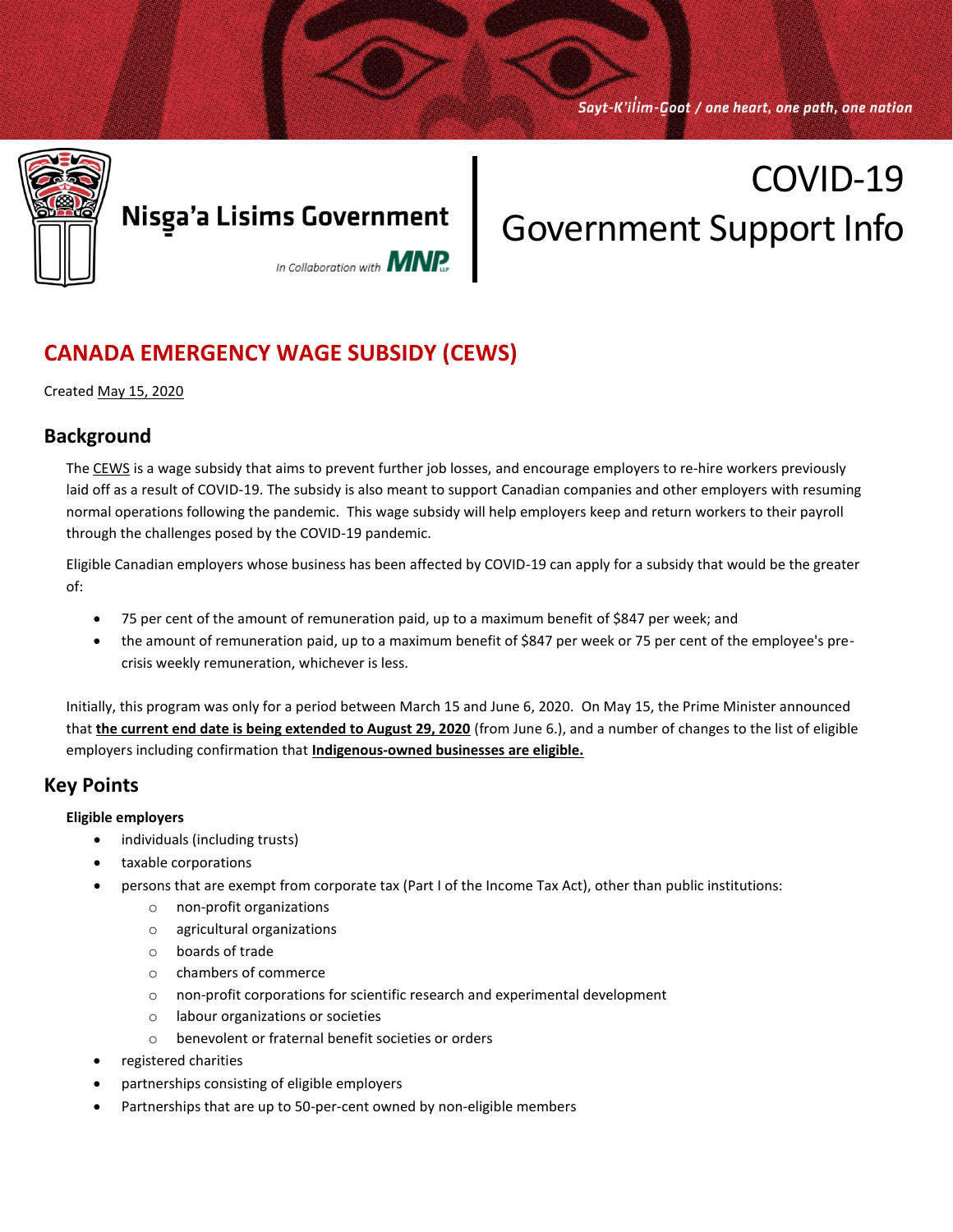Sayt-K'ilim-Goot / one heart, one path, one nation



### Nisga'a Lisims Government

# COVID-19 Government Support Info



- **Indigenous government-owned corporations that are carrying on a business, as well as partnerships where the partners are Indigenous governments and eligible employers**
- Registered Canadian Amateur Athletic Associations
- Registered Journalism Organizations
- Non-public colleges and schools, including institutions that offer specialized services, such as arts schools, driving schools, language schools or flight schools

Public institutions are **not eligible** for the subsidy. This includes municipalities and local governments, Crown corporations, public universities, colleges, schools and hospitals.

#### **Where do Nisga'a Businesses Fit In?**

**The government is extending eligibility for the CEWS to include Indigenous government-owned corporations** that are carrying on a business and are tax-exempt under paragraph 149(1)(d.5) of the *Income Tax Act*, as well as their wholly-owned subsidiaries that are carrying on a business and are tax-exempt under paragraph 149(1)(d.6) of the *Income Tax Act*. As well, partnerships where each partner of the partnership is either an Indigenous government or an eligible employer will be eligible entities for purposes of the CEWS. This rule is in addition to the rule for partnerships outlined above. Indigenous governments would include First Nation bands, self-governing Indigenous governments and other comparable Indigenous governing bodies.

Nisga'a businesses in this context are:

- Corporations carrying on a business that are at least 90 percent owned by Nisga'a citizens, Indigenous citizens, and/or more Indigenous governments
- Sole proprietors carrying on a business owned by Nisga'a citizens
- Partnerships carrying on a business owned by Nisga'a citizens
- Eligible Indigenous government-owned corporations and other eligible employers

With this understanding, Nisga'a businesses are now eligible for the CEWS.

#### **This change is retroactive to April 11, 2020, which means that it applies to the first qualifying period starting March 15, 2020 and subsequent qualifying periods.**

**Full details on eligibility, application requirements, and the application process are available here:**  <https://www.canada.ca/en/revenue-agency/services/subsidy/emergency-wage-subsidy.html>

**May 15 full release:** [https://www.canada.ca/en/department-finance/news/2020/05/extending-eligibility-for-the-canada](https://www.canada.ca/en/department-finance/news/2020/05/extending-eligibility-for-the-canada-emergency-wage-subsidy.html)[emergency-wage-subsidy.html](https://www.canada.ca/en/department-finance/news/2020/05/extending-eligibility-for-the-canada-emergency-wage-subsidy.html)